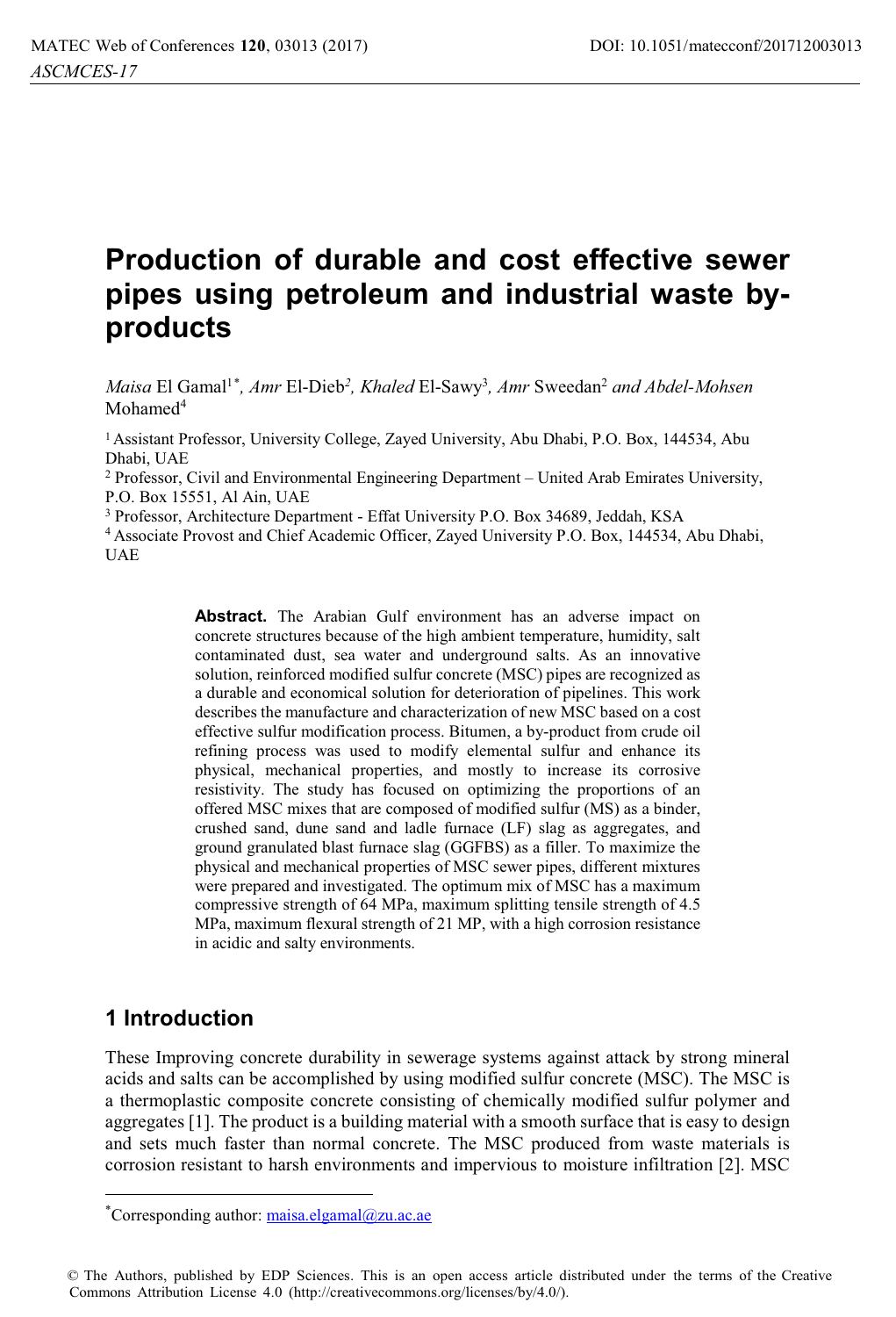has many industrial applications such as sidewalks and road blocks, construction of drainage and sewage facilities, basic coverage foundation, making the acid tanks, manufacturing and repairing concrete platforms, etc. [3, 4]. Research and development of MSC are in advance to discover possible usage of elemental sulfur present in many nations as a by-product of the oil and gas industry. The MSC produced from waste materials is corrosion-resistant and impervious to moisture infiltration.

Process of the sulfur concrete manufacturing is based on the "hot" technology in which all the mixed components are heated until 140 -150ºC. The sulfur used in sulfur concrete production can be mixed with any type of traditional aggregate. Quantity should be optimized according to practical criteria as well as the mechanical properties [3]. When sulfur and aggregate are hot-mixed and cooled to produce sulfur concrete, the liquid sulfur binder initially crystallizes to monoclinic sulfur (Sb). As it continues to cool, the material goes through a solid phase transition to orthorhombic sulfur (Sa), which causes the material to shrink in volume [5]. This reduction in volume creates internal stress and causes durability problems, especially when exposed to freeze thaw cycling. The modification of elemental sulfur suppresses the crystalline phase change that occurs upon sulfur cooling below 95.6°C from monoclinic to orthorhombic forms with a significant increase in density and internal stresses. Such residual stresses contribute to failure of elemental sulfur concrete products by impact or thermal change. Mixing elemental sulfur with a suitable thermoplastic material preferably a polyolefin prevents the residual stresses build-up between sulfur crystals, which causes the elemental sulfur concrete material to crack. While the phase transformation still occurs during sulfur cooling, the polymer acts as an acquiescent layer between sulfur crystals, thereby overcoming the drawback of elemental sulfur concrete products. [6, 7].

At present, a great deal of research and innovation are being conducted in many countries including United Arab Emirates [8], USA, Canada, Poland and Russia where building materials such as sulfur concrete and sulfur asphalt have been used because these materials are environmental friendly and cost effective [9]. Studying the effect of different proportions of MSC on physical and mechanical properties of MSC is relatively difficult due to the complexity and number of variables in this system. To this end, in the current study, different MSC mixtures were manufactured to be used in sewer systems. Experimental mixture design was used taking into consideration the properties desired for its specific use with the following characteristics; high mechanical properties equivalent to or better than those of PCC, low porosity and hydraulic conductivity and improved resistance to attack by most acids and/or salt solutions.

# **2 Materials and Methods**

#### **2.1 Raw materials**

Sulfur: granular elemental sulfur, with purity of 99.9%, was obtained from Al Ruwais refinery, United Arab Emirates (UAE). Bitumen: is an olefin hydrocarbon polymeric material, which is black oily, viscous, with specific gravity of 1.0289 g/cm3, kinematics viscosity of 431 cSt at 135ºC and softening point of 48.8ºC produced from the distillation of crude oil. Crushed sand from Ras Al Khaimah with particles size  $38 \mu m - 4 \text{ mm}$ . Dune sand: obtained from Al Ain area, UAE. The most common constituent of sand is silica, with specific gravity of 2.58 g/cm3. Ladle Furnace (LF) slag was produced by the Electric Arc Furnace process from Emirates Steel in Abu Dhabi, UAE. Ground Granulated Blast Furnace Slag (GGBFS) was obtained from Al Sharjah cement factory, UAE.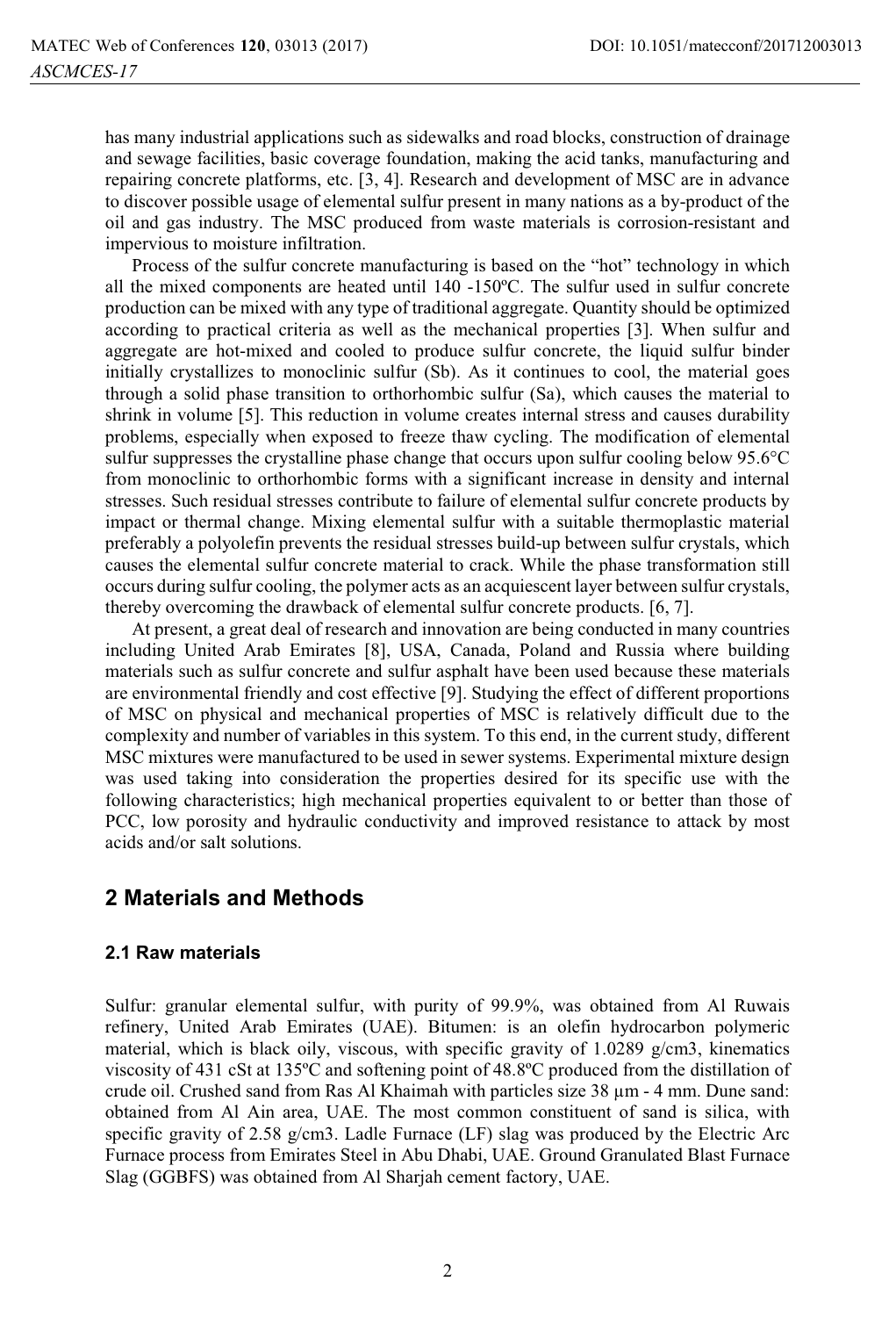## **2.2 Sulfur modification**

Sulfur is modified by mixing elemental sulfur and the chemical stabilizer (2.5-5% bitumen) to form a sulfur-containing polymer. To facilitate the compatibility between elemental sulfur and the bitumen, surfactant agent (Triton X-100) was used as emulsifying agent. The mixing process was maintained at about 140°C for a period of 45-60 minutes, (Figure 1). Detailed description of the preparation can be found in [10]. The development of the reaction is followed by monitoring the changes in viscosity and homogeneity of the mixture. The final product is a sulfur-containing polymer, which on cooling possess glass like properties.



**Fig. 1.** Sulfur modification.

### **2.3 Production of sulfur concrete**

MSC was prepared according to the procedure described in ACI 548.2R-93 for mixing and placing sulfur concrete [11]. The preheated coarse, fine aggregates and filler were mixed with molten modified sulfur cement at controlled rate of 130-140°C. The temperature was maintained throughout the mixing process. Finally, the hot mixture was poured in pre-heated cubic and cylindrical moulds and settled on a vibrating table for 1 minute. After curing at 40°C for 24 hours, the samples were kept at room temperature.

### **2.4 Mixing protocol and measured responses**

To determine the mix proportions of MSC, five constituents were used; sulfur cement (X1), crushed sand  $(X2)$ , Dune sand  $(X3)$ , LF Slag  $(X4)$  and GGBFS  $(X5)$ . The proportions of the mixture components were selected in terms of mass fraction, based on preliminary tests. The lower and upper limits of the proportions were chosen based on pre-laboratory experimental results, Table 1.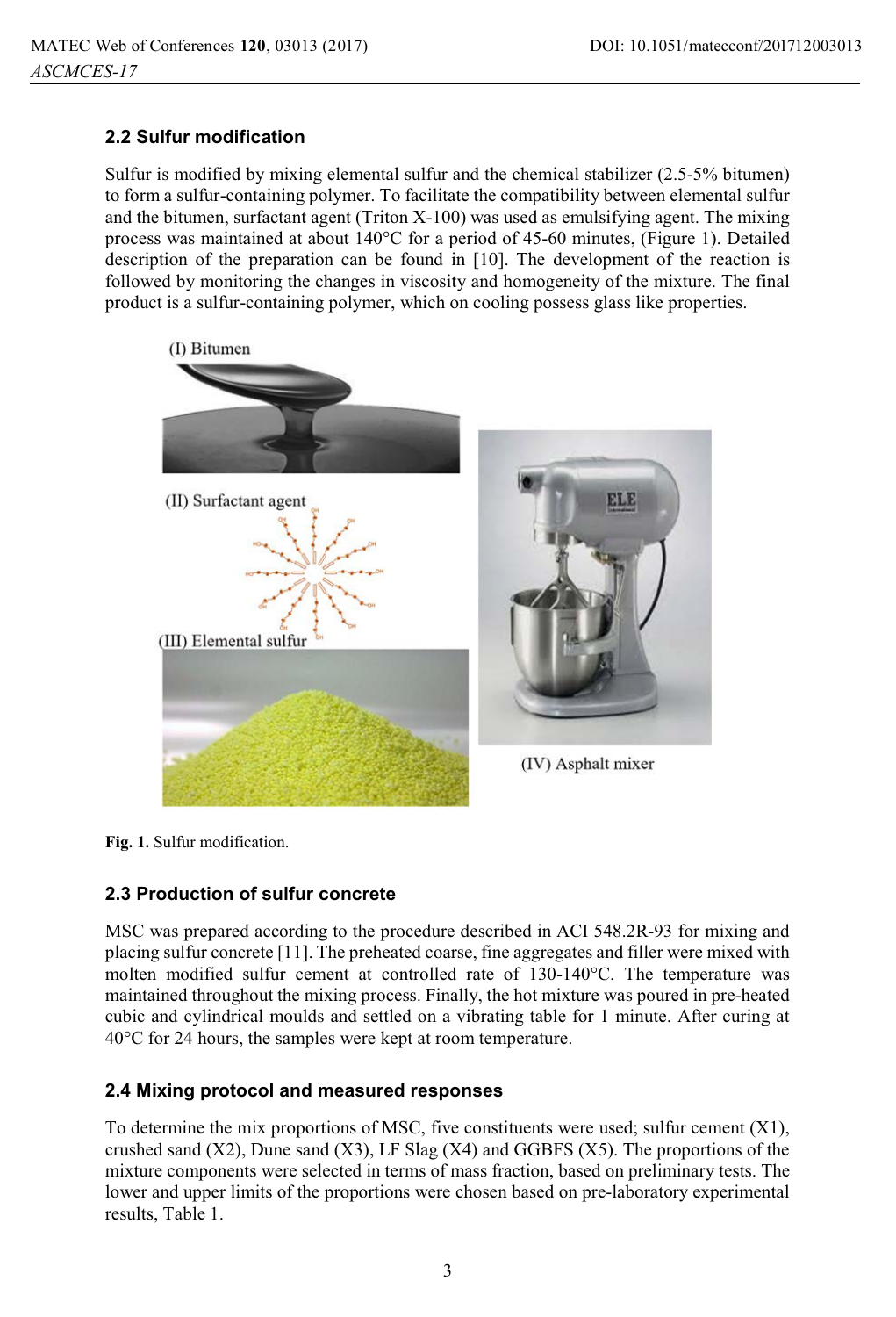| Constituent   | ID | Lower limit by mass | <b>Upper limit by mass</b> |  |
|---------------|----|---------------------|----------------------------|--|
|               |    | fraction            | fraction                   |  |
| Sulfur cement | X1 | 0.18                | 0.28                       |  |
| Crushed sand  | X2 | 0.11                | 0.40                       |  |
| Dune sand     | X3 | 0.13                | 0.36                       |  |
| $LF$ slag     | X4 | 0.05                | 0.22                       |  |
| GGBFS         | X5 | 0.05                | በ 12                       |  |

**Table 1.** Lower and Upper limits of different MSC ingredients mass fraction.

MINITAB17 software was used to propose various recommended proportions to be used in the design and statistical evaluation of experimental results. MINITAB17 proposed 31 different mixtures in which the ingredients are varied as represented in Table 2. Also, in order to achieve more representative results of the components' effect, the 31 suggested mixtures were duplicated. Additional mixtures were conducted to test the developed mixture models. The successful optimization of the MSC composition requires identifying the best proportions of the materials to reach optimum mechanical response. A generalized linear model is basically a regression model. Like all regression models, it is made up of a random component and a function of the design factors (the x's) and some unknown parameters. In a standard normal-theory the response (y) in linear regression model as Eq.1

$$
y = \beta_0 + \beta_1 X_1 + \beta_2 X_2 + \dots + \beta_i X_i + \epsilon \dots \dots \dots \dots \dots \dots (1)
$$

Where: Y: is the response; compressive strength, splitting tensile strength and flexural strength;  $X1, X2, \ldots Xi$  are the variables; sulfur cement  $(X1)$ , crushed sand  $(X2)$ , Dune sand  $(X3)$ , LF Slag  $(X4)$  and GGBFS  $(X5)$ ; and  $\beta1, \beta2, \ldots$  coefficient

This statistical design enables comparing the different mathematical regression models based on their best-fit to the experimental results. In addition, it helps identifying the significant terms of a selected mathematical model so that other insignificant terms are eliminated allowing for a simpler model. In particular, it was hypothesized that the special cubic model correlated the composition of the MSC mixture with the required characteristics. As the statistical analysis was described in details for three mechanical responses; compressive strength, splitting tensile strength and flexural strength. For each of the three responses, the model was fitted using linear (Eq. 2), quadratic (Eq.3) and special cubic (Eq. 4), respectively [12].  $\boldsymbol{v}$ 

$$
E(y) = \sum_{i=1}^{p} \beta i x i \dots \dots \dots \dots \dots \dots \dots \dots \dots \dots \dots \dots \tag{2}
$$

(-) =  

+   

… … … … … … … … … … (3) 

$$
E(y) = \sum_{i=1}^{p} \beta ixi + \sum_{i < j} \sum_{i < j} \beta ijxi x j + \sum_{i < j < k} \sum_{j < k} \beta ijkx i x j x k \dots \dots \tag{4}
$$

Where: Y represents the response; the variables are; sulfur cement  $(X1)$ , crushed sand  $(X2)$ , Dune sand  $(X3)$ , LF Slag  $(X4)$  and GGBFS  $(X5)$ .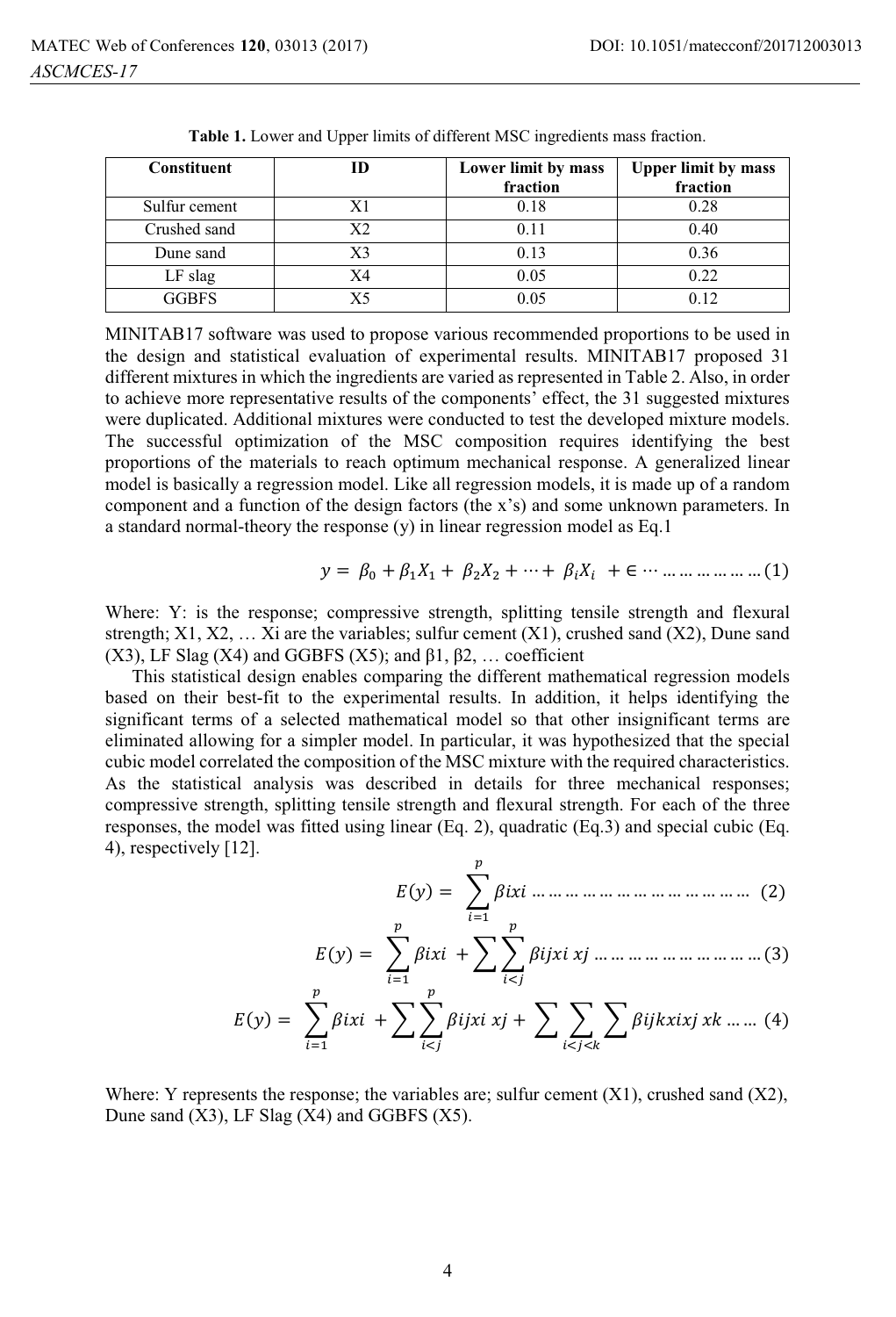| Mix                     | <b>Sulfur</b> | <b>Crushed</b> | Dune | $\mathbf{L}\mathbf{F}$ | <b>GGBFS</b> |
|-------------------------|---------------|----------------|------|------------------------|--------------|
| No.                     | cement        | sand           | sand | Slag                   |              |
| $\mathbf{1}$            | 0.22          | 0.40           | 0.23 | 0.05                   | 0.10         |
| $\overline{2}$          | 0.27          | 0.11           | 0.33 | 0.22                   | 0.07         |
| 3                       | 0.22          | 0.40           | 0.18 | 0.15                   | 0.05         |
| $\overline{\mathbf{4}}$ | 0.18          | 0.40           | 0.17 | 0.15                   | 0.10         |
| $\overline{5}$          | 0.22          | 0.40           | 0.13 | 0.15                   | 0.10         |
| 6                       | 0.22          | 0.38           | 0.25 | 0.05                   | 0.10         |
| $\overline{7}$          | 0.18          | 0.37           | 0.25 | 0.15                   | 0.05         |
| 8                       | 0.22          | 0.33           | 0.25 | 0.15                   | 0.05         |
| 9                       | 0.18          | 0.32           | 0.25 | 0.15                   | 0.10         |
| 10                      | 0.26          | 0.15           | 0.30 | 0.18                   | 0.12         |
| 11                      | 0.21          | 0.32           | 0.28 | 0.14                   | 0.06         |
| 12                      | 0.22          | 0.40           | 0.25 | 0.05                   | 0.08         |
| 13                      | 0.22          | 0.40           | 0.25 | $\rm 0.08$             | 0.05         |
| 14                      | 0.20          | 0.40           | 0.25 | 0.05                   | 0.10         |
| 15                      | 0.18          | 0.40           | 0.25 | 0.07                   | 0.10         |
| 16                      | 0.22          | 0.34           | 0.24 | 0.12                   | 0.08         |
| $17$                    | 0.21          | 0.39           | 0.23 | $0.08\,$               | 0.09         |
| 18                      | 0.22          | 0.30           | 0.26 | 0.15                   | 0.07         |
| 19                      | 0.21          | 0.39           | 0.20 | 0.13                   | $0.06\,$     |
| 20                      | 0.24          | 0.22           | 0.25 | 0.17                   | 0.11         |
| 21                      | 0.23          | 0.35           | 0.19 | 0.14                   | 0.10         |
| 22                      | 0.21          | 0.38           | 0.24 | $0.08\,$               | 0.09         |
| 23                      | 0.22          | 0.28           | 0.28 | 0.15                   | 0.07         |
| 24                      | 0.21          | 0.35           | 0.24 | 0.13                   | 0.06         |
| 25                      | 0.28          | 0.11           | 0.36 | 0.19                   | 0.07         |
| 26                      | 0.24          | 0.24           | 0.27 | 0.15                   | 0.10         |
| 27                      | 0.19          | 0.39           | 0.24 | 0.12                   | 0.06         |
| 28                      | 0.21          | 0.39           | 0.24 | 0.08                   | 0.08         |
| 29                      | 0.22          | 0.35           | 0.25 | 0.10                   | 0.07         |
| 30                      | 0.20          | 0.39           | 0.24 | $0.08\,$               | 0.09         |
| 31                      | 0.22          | 0.31           | 0.27 | 0.10                   | 0.10         |

**Table 2.** Proportions of MSC mixtures.

### **2.5 Durability studies of MSC**

Specimens from the optimum MSC mixture were immersed in different solutions; water at room temperature, water at 60°C, 20% sulfuric acid solution, and 5% sodium chloride solution tank for 18 months. The reduction in compressive strength with respect to the air (un-exposed) specimens was measured.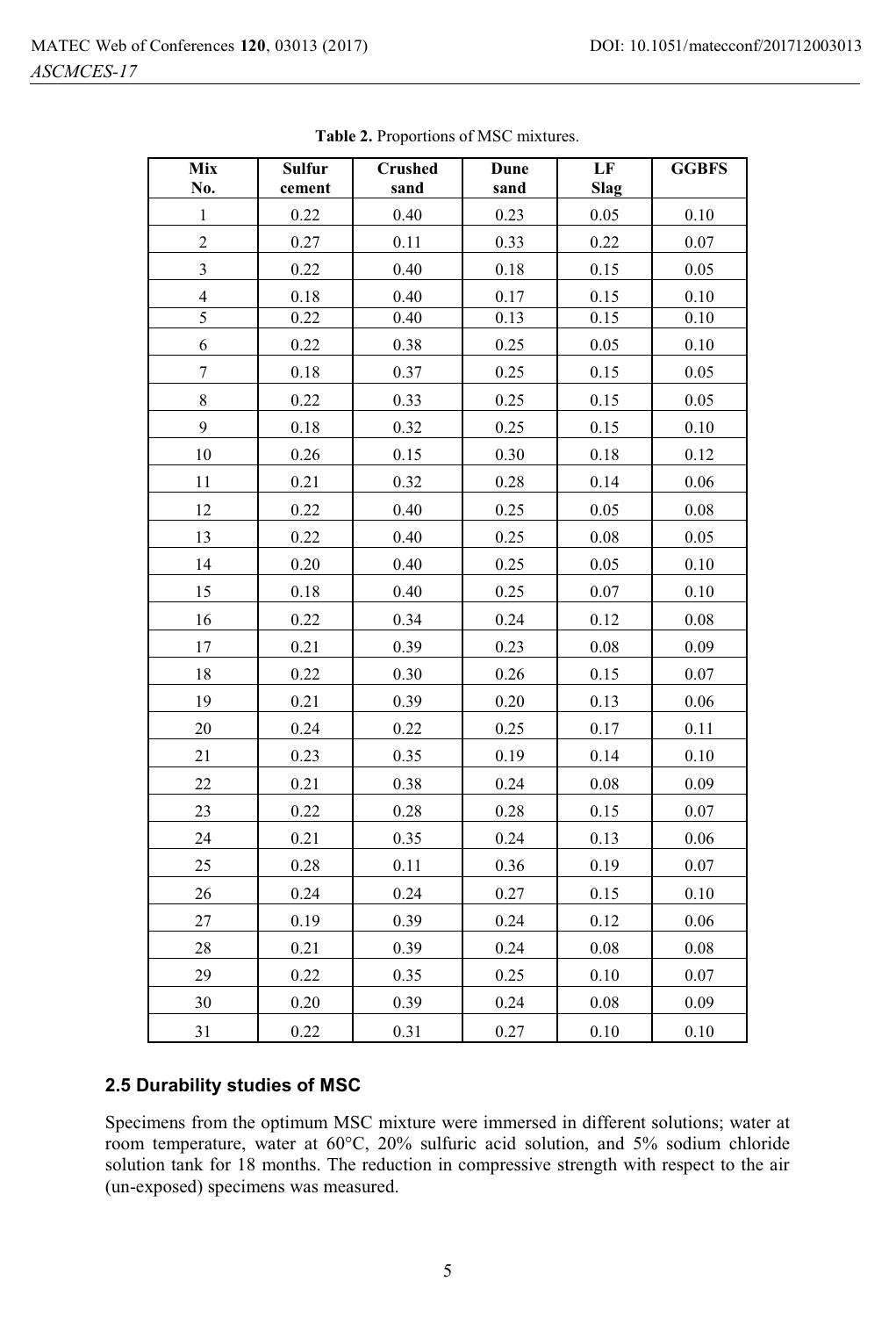# **3 Results and Discussion**

### **3.1 Sulfur Modification**

In the modification process, bitumen, a by-product from crude oil refining process was used to modify elemental sulfur with the aid of a non-ionic surfactant agent to facilitate the compatibility between the sulfur and the bitumen. Addition of bitumen in amounts of 2.5– 5% wt. to elemental sulfur initiates chemical reactions are dependent on the bitumen content, heating temperature and reaction time. Some competing reactions such as bitumen incorporation into sulfur molecules and/or de-hydrogenation with liberation of hydrogen sulfide could occur. The reaction of sulfur with bitumen at 140°C produces a mixture of polysulfide and free elemental sulfur, which held as monoclinic sulfur crystal. It is supposed that the growth of large crystals may be restricted because bitumen particles serve as nucleation sites that cause the formation of many small crystals instead of fewer large orthorhombic sulfur crystals. The resulting modified sulfur leads to sulfur solidified products that are not highly stressed and have good durability and corrosion resistance [13].

#### **3.2 Production of MSC**

The modified sulfur is a thermoplastic material that becomes liquid when heated above its melting point and can be mixed with aggregates. Crystallization of sulfur in this case is controlled by the relative percentage and distribution of space between aggregates and sulfur binder. The effect of modification seems to be related to the increase of degree of sulfur polymerization. Sulfur itself possesses a tendency to polymerize; the modified sulfur would thus increase this tendency or maintain it for a longer time. The quality and quantity of the aggregates have substantial effect on the properties and durability of the finished MSC. No chemical reaction is required for setting as Portland cement concrete (PCC), thus minimizing incompatibilities between binder and aggregate. The MSC offers many benefits as an alternative construction material compared to PCC.

#### **3.3 Collective models and analysis of variance**

In the statistical mix design, compressive strength, splitting tensile strength, flexure strength and stability are greatly influenced by the proportions of crushed sand, dune sand, LF slag, GGBFS and exist of optimum proportions of sulfur cement. These design allow us to estimate linear, quadratic (the linear + the interaction terms) and special cubic interaction effects of the components, then compare the model. Table 3 shows that, the special cubic model provides an adequate fit to MSC responses; compressive strength, splitting tensile strength and flexural strength as represented in equation No. 4. The good agreement between the predicted and experimental values verified the validity of the model along with the existence of the optimal point.

#### **3.3 Mechanical properties of MSC**

Mechanisms involved in preparation MSC are different from those used in PCC. MSC is a thermoplastic material that is mixed and cast hot. On solidification and cooling to ambient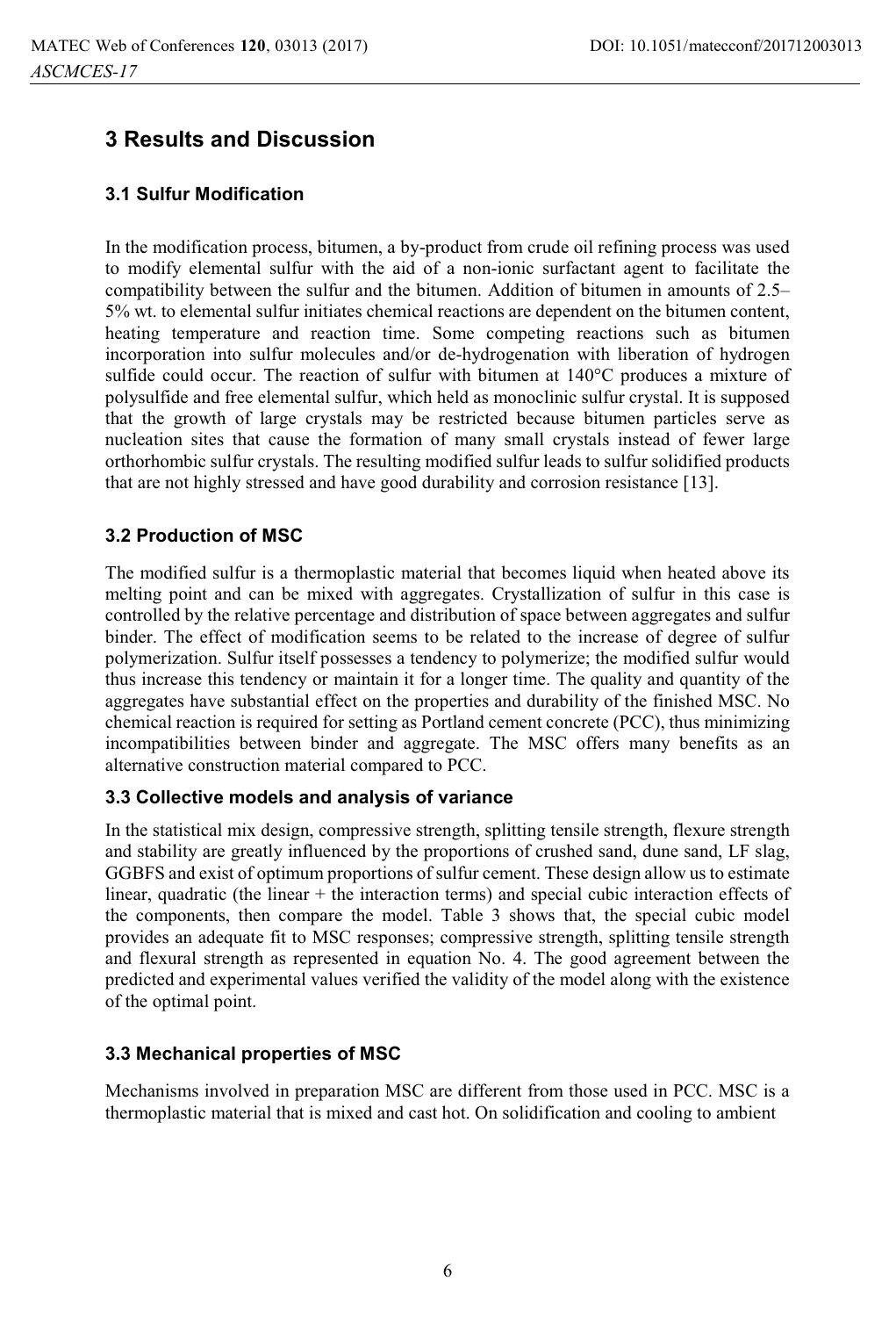| Mix No.                 | <b>Compressive Strength</b><br>(MPa) |            | <b>Splitting Tensile Strength</b><br>(MPa) |            | <b>Flexure Strength</b><br>(MPa) |            |
|-------------------------|--------------------------------------|------------|--------------------------------------------|------------|----------------------------------|------------|
|                         |                                      |            |                                            |            |                                  |            |
|                         | Experimental                         | Prediction | Experimental                               | Prediction | Experimental                     | Prediction |
| $\mathbf{1}$            | 54.5                                 | 55.0       | 3.66                                       | 3.68       | 17.08                            | 17.30      |
| $\sqrt{2}$              | 40.0                                 | 40.0       | 2.78                                       | 2.78       | 12.66                            | 12.64      |
| $\overline{3}$          | 50.0                                 | 49.3       | 3.36                                       | 3.31       | 16.76                            | 16.53      |
| $\overline{\mathbf{4}}$ | 39.1                                 | 39.2       | 2.82                                       | 2.82       | 14.77                            | 14.78      |
| 5                       | 57.0                                 | 55.6       | 3.91                                       | 3.84       | 17.92                            | 17.59      |
| 6                       | 63.7                                 | 66.3       | 4.45                                       | 4.58       | 19.00                            | 19.09      |
| 7                       | 55.7                                 | 55.9       | 3.60                                       | 3.59       | 16.70                            | 16.78      |
| 8                       | 50.0                                 | 47.9       | 4.31                                       | 4.29       | 18.60                            | 18.96      |
| 9                       | $50.0\,$                             | 50.0       | 3.62                                       | 3.62       | 13.47                            | 13.48      |
| 10                      | 38.7                                 | 39.4       | 3.57                                       | 3.61       | 16.07                            | 16.27      |
| 11                      | 56.2                                 | 55.7       | 3.64                                       | 3.67       | 17.04                            | 16.90      |
| 12                      | 61.0                                 | 59.1       | 4.37                                       | 4.28       | 20.66                            | 20.37      |
| 13                      | 61.3                                 | 62.7       | 3.91                                       | 4.03       | 17.05                            | 17.11      |
| 14                      | 45.0                                 | 45.5       | 3.39                                       | 3.41       | 14.06                            | 14.32      |
| 15                      | 47.2                                 | 45.9       | 3.60                                       | 3.54       | 18.86                            | 18.43      |
| 16                      | 61.2                                 | 63.4       | 3.95                                       | 3.81       | 19.62                            | 19.64      |
| 17                      | 61.7                                 | 59.9       | 3.95                                       | 3.85       | 20.30                            | 19.98      |
| 18                      | 41.7                                 | 44.5       | 2.95                                       | 3.02       | 19.49                            | 18.98      |
| 19                      | 53.0                                 | 55.8       | 3.36                                       | 3.47       | 16.50                            | 16.47      |
| 20                      | 42.2                                 | 41.0       | 3.00                                       | 2.93       | 13.61                            | 13.35      |
| 21                      | 54.6                                 | 59.4       | 3.53                                       | 3.57       | 17.61                            | 18.05      |
| 22                      | 60.5                                 | 59.0       | 3.94                                       | 3.99       | 20.74                            | 19.93      |
| 23                      | 47.8                                 | 50.2       | 3.44                                       | 3.44       | 16.61                            | 17.59      |
| 24                      | 54.7                                 | 53.5       | 3.63                                       | 3.52       | 21.03                            | 19.93      |
| 25                      | 39.0                                 | 38.9       | 3.13                                       | 3.12       | 13.07                            | 13.06      |
| 26                      | 53.5                                 | 51.5       | 3.86                                       | 3.77       | 16.62                            | 16.08      |
| 27                      | 53.3                                 | 53.3       | 3.56                                       | 3.56       | 17.78                            | 17.88      |
| $28\,$                  | 55.0                                 | 56.7       | 3.80                                       | 3.78       | 17.83                            | 18.35      |
| 29                      | 47.4                                 | 48.3       | 3.24                                       | 3.30       | 20.85                            | 21.49      |
| 30                      | 49.0                                 | 50.9       | 3.15                                       | 3.14       | 18.34                            | 19.27      |
| 31                      | 44.7                                 | 46.0       | 3.13                                       | 3.19       | 18.08                            | 18.35      |

**Table 3.** Measured compressive, splitting tensile and flexural strength values of MSC mixes.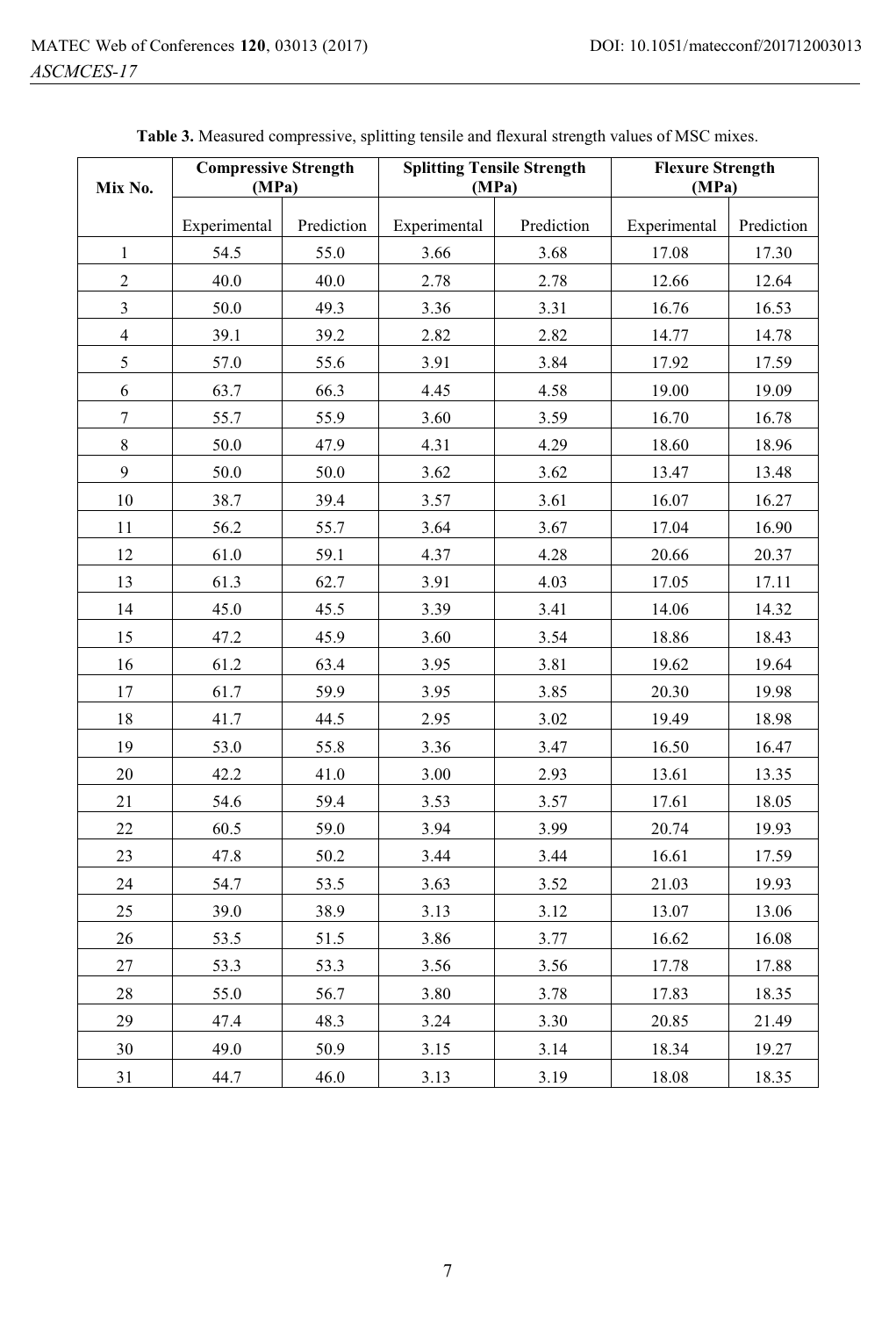temperatures, the liquid sulfur binds the aggregate and forms a rigid MSC. The PCC is prepared at ambient temperatures and relies on chemical hydration reaction to form the concrete. Table 4 shows a comparison between mechanical properties of the prepared MSC and a typical 40 MPa PCC. In MSC, the majority of the matrix is composed of sulfur coated aggregates and sulfur accumulating in the voids between particles leading to the reduction of the overall porosity of the MSC. The molten modified sulfur acts as binder material for these aggregates and filler. It can penetrate deeply into the gaps between coarse and fine aggregates and filler producing a strong and dense structure. Moreover, MSC solidifies and achieves its high strength because of modified sulphur, as an encapsulating agent. The fast curing of MSC contributes to shortening the construction period. MSC has high flexural and tensile strength because of the thermoplastic properties of sulfur cement. It is estimated that crushed sand and LF slag develop very strong interlocking properties leading to improved mechanical properties. GGBFS increased the density by filling the pores and better packing the particles. Sand dune enables the molten sulfur to adhere more easily on the surface of the aggregates.

**Table 4.** Comparison between mechanical properties of manufactured MSC and 40 MPa PCC.

| <b>Property (MPa)</b> | <b>Compressive Strength</b> | <b>Splitting Tensile</b> | <b>Flexure Strength</b> |
|-----------------------|-----------------------------|--------------------------|-------------------------|
| MSC*                  | 64                          | 4.1                      |                         |
| PCC**                 | 40                          |                          |                         |

\* Average measured values after 3 days.

\*\*Average measured values after 28 days.

#### **3.4 Statistical model for prediction of MSC strength**

The different strength values of MSC, as predicted by the special cubic model along with the corresponding experimental measurements are presented in Fig. 2a-c. The comparison between these values indicates an excellent agreement between the predicted and experimental data [14]. The maximum differences between the measured and predicted compressive strength, splitting tensile and flexural strength of the mixes are 4%, 3.4% and 5.2%, respectively.



**Fig. 2a.** Correlation between experimental and predicted values of compressive strength for MSC.

This covenant between the predicted and experimental values validates the accuracy of the model and confirms the existence of optimal mixture. In general, the higher the R-squared,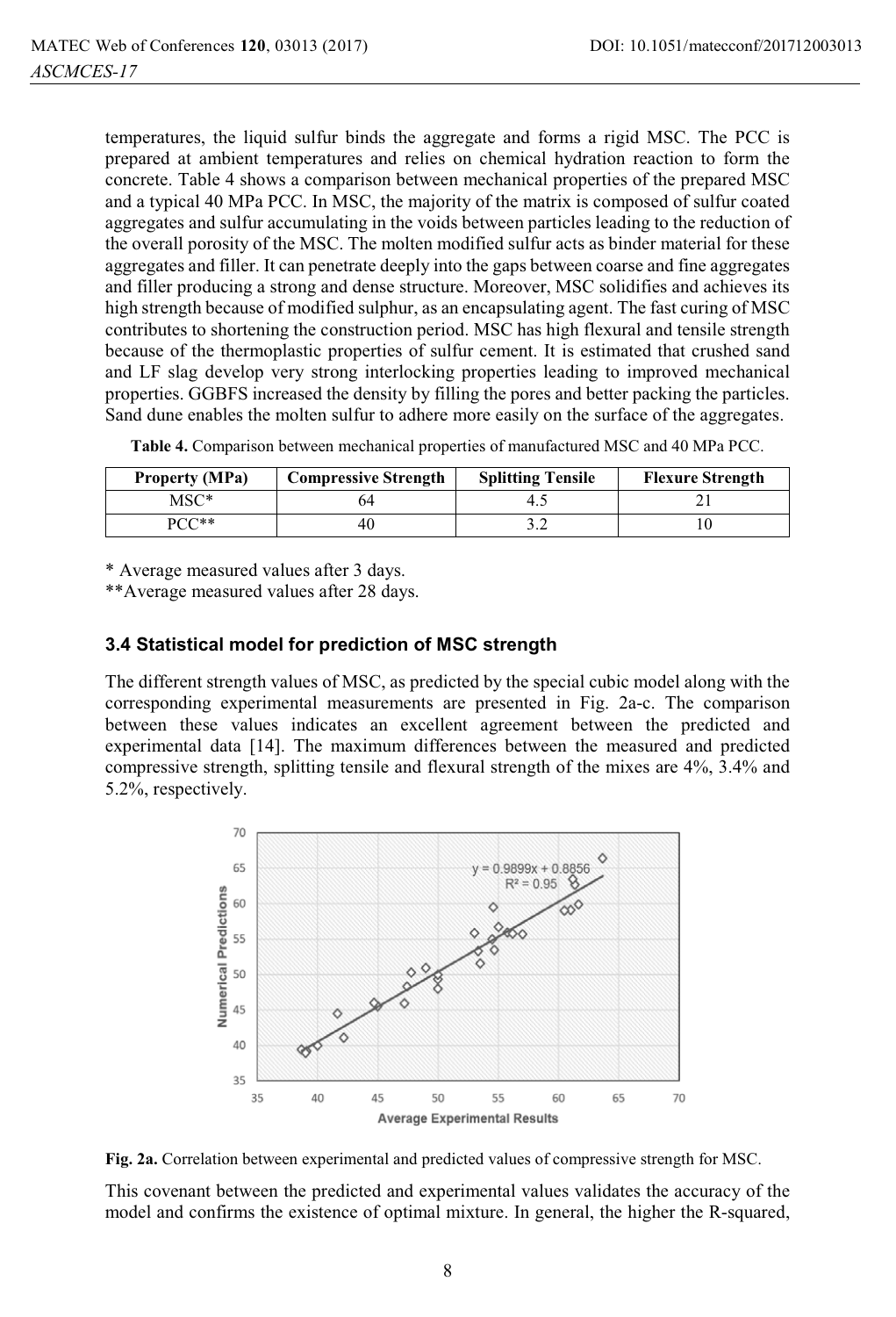the better the model fits of data. The adjusted  $\mathbb{R}^2$  is a useful tool for comparing the explanatory power of models with different numbers of predictors. The coefficient of determination  $\mathbb{R}^2$ of the compressive strength, splitting tensile and flexural strength are 0.95, 0.98and 0.96, respectively, using a 5% significance level as represented in Figs. 2a, 2b and 2c, respectively.



**Fig. 2b.** Correlation between experimental and predicted values of splitting tensile strength for MSC.





#### **3.5 Durability of MSC**

Figure 3 shows the reduction in compressive strength of the optimized MSC after exposure for 18 months to different solutions; water at room temperature ( $23\pm3^{\circ}$ C), water at 60 $^{\circ}$ C, 20% sulfuric acid solution, and 5% sodium chloride solution. Durability results indicated that the manufactured MSC has high resistance to neutral, acidic, and saline environments.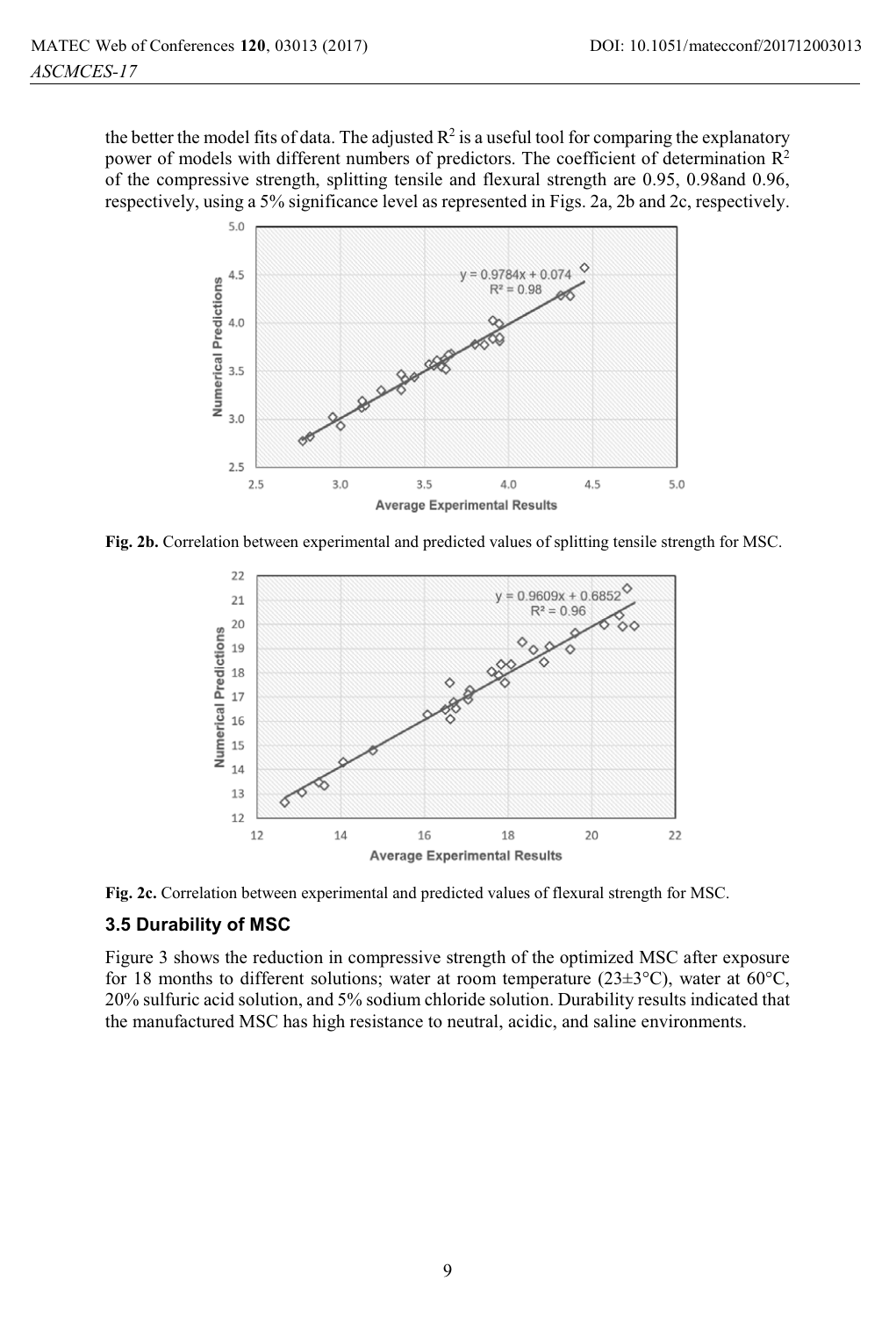

**Fig. 3.** Compressive strength reductions of MSC after exposure 18 months to different environments.

The least reduction in the compressive strength was observed when the MSC was exposed to distilled water at room temperature. As the water temperature increased the strength reduction also increased. Exposure to 20% sulfuric acid solution produced the highest compressive strength reduction after 3months of exposure time, then it was stabilized after 6 months and almost no further reduction occurred, which indicated a very good performance under these aggressive environments. This behaviour can be attributed to the structure of MSC where the majority of the matrixes are composed of sulfur-coated materials (aggregates and fillers). Figure 3 shows that there was a little reduction in compressive strength of MSC tested in 5% saline solution, which can be attributed to the formation of expansive salts (e.g., Gypsum, Ettringite and Thaumasite) that resulted in loss of bonding properties [8].

#### **3.6 Testing of MSC Pipe**

The optimized MSC mixture No. 22, Table 2 (modified sulfur: 0.21, crushed sand: 0.38, dune sand: 0.24, LF slag: 0.08 and GGBFS:0.09) was used to cast a reinforced pipe segment with outer diameter of 360 mm, inner diameter of 300 mm and length of 600 mm.



**Fig. 4.** (a) Testing setup and (b) load-lateral deformation curve of the produced MSC pipe segment.